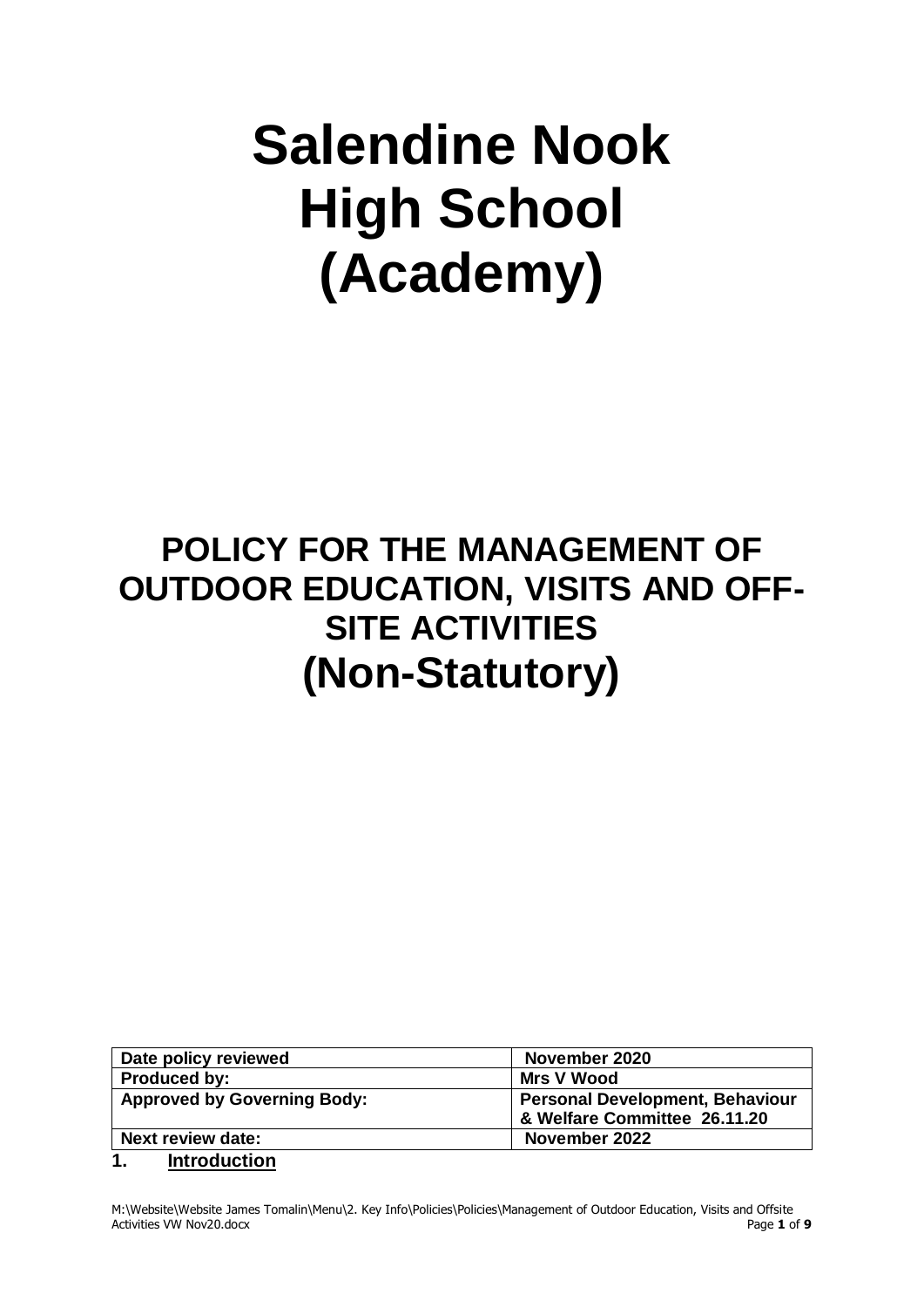This policy covers all off-site visits and activities organised through the School and for which the Governing Body and Principal are responsible.

The Governing Body endorses the Kirklees policy document Guidance for Educational Visits and Related Activities with National Guidance & EVOLVE (the web-based planning, notification, approval, monitoring and communication system for off-site activities) as the basis for the School's health and safety policy for the management of visits and off-site activities. The School complies with the categorisation of visits in line with the LA's guidelines.

There are three 'types' of visit:

- 1. Visits/activities within the 'School Learning Area' that are part of the normal curriculum and take place during the normal school day, e.g. sporting activities.
- 2. Other non-residential visits within the UK that do not involve an adventurous activity. E.g. visits to museums, farms, theme parks, theatres, etc.
- 3. Visits that are overseas, residential, or involve an adventurous activity.

#### **The General Educational Aims of the School**

To create a purposeful atmosphere for learning where all children may develop their potential, individual talents, skills and interest as fully as possible.

To develop pupils who become independent learners and responsible citizens who may take an active role in society.

To provide all pupils with a broad, balanced and appropriate curriculum.

#### **Policy Statement**

All Educational Visits must have clearly identified aims and objectives and have an approved competent Trip Leader who is a member of staff. Well planned visits lead to successful visits. Staff will set appropriate learning challenges, responding to students' diverse learning needs. Provision, with well-planned reasonable adjustments will be made to support students, enabling them to participate effectively in all educational visits.

We recognise that the benefits for students engaged on educational visits include:

- Raising achievement through organised experiences and opportunities outside the classroom;
- raising self-esteem, confidence and independence;
- experiencing a range of environments, extending their cultural awareness and widening horizons;
- participating in challenging physical activity and encouraging healthy lifestyles;
- being involved in teamwork and problem-solving through residential experiences

As an academy, the school is fully responsible for all aspects of educational visits and a comprehensive insurance policy covers staff and student participation on all educational visits where procedures have been followed.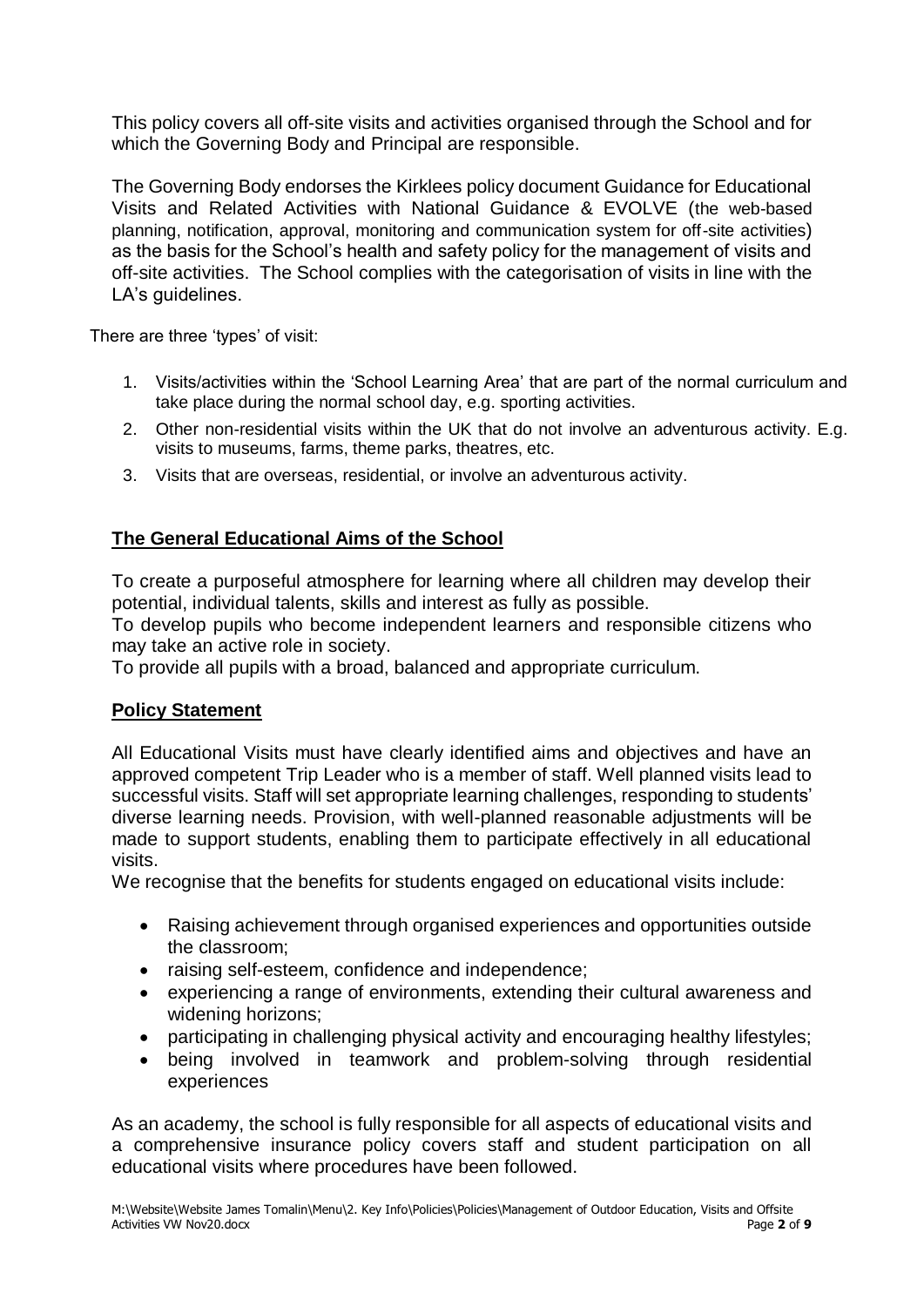All documentation relating to educational visits is updated regularly and can be found on the school shared area.

#### **Inclusion and Entitlement**

The Governing Body recognises the valuable contribution that a wide range of activities, including school visits, residential experiences and clubs, can make towards all aspects of pupil's education. The Governing Body would accordingly wish to promote and provide as far as possible such activities as part of a broad and balanced curriculum for the benefit of pupils of the school.

No student will be excluded from a trip, as in -line with the Equality Act (2010).

The school may not impose a charge on parents for any visit or activity that occurs during school hours. A voluntary contribution may, however, be asked for. Parents should be made aware that the contribution is not compulsory and the children of parents who do not contribute will not be discriminated against. The contribution will be made clear and will not exceed the actual cost of providing the activity.

However, in the last resort if sufficient contributions cannot be raised and the shortfall cannot be made up, the visit or activity may have to be cancelled.

The school may however, charge parents rather than ask for voluntary contributions for costs for residential visits or trips when it is deemed to be an 'optional extra'.

An optional extra:

- Falls wholly or mainly outside of school hours
- Does not form part of the National Curriculum
- Is not part of a syllabus towards a Prescribed Public Examination
- Is not in scope of statutory requirements relating to religious education

*e.g. Under the above definition a skiing trip during the school holidays would be an optional* 

 *extra*

Where the number of students wishing to participate in a trip could exceed the number of places available, there needs to be a fair process for selecting students, especially if a financial deposit is required. Reasonable time will be allowed between letters being issued to students and the deadline for parental responses. Once the deadline has passed, students from whom responses have been received will then be selected equitably. by entering all names into a draw. The draw will be undertaken by a senior teacher who is unconnected to the trip.

Where there are serious reservations in relation to a child's suitability for a trip, the Principal reserves the right to remove the child from the trip or from the draw for an oversubscribed trip. The Principal will usually act on the recommendation of the trip leader and notify the parents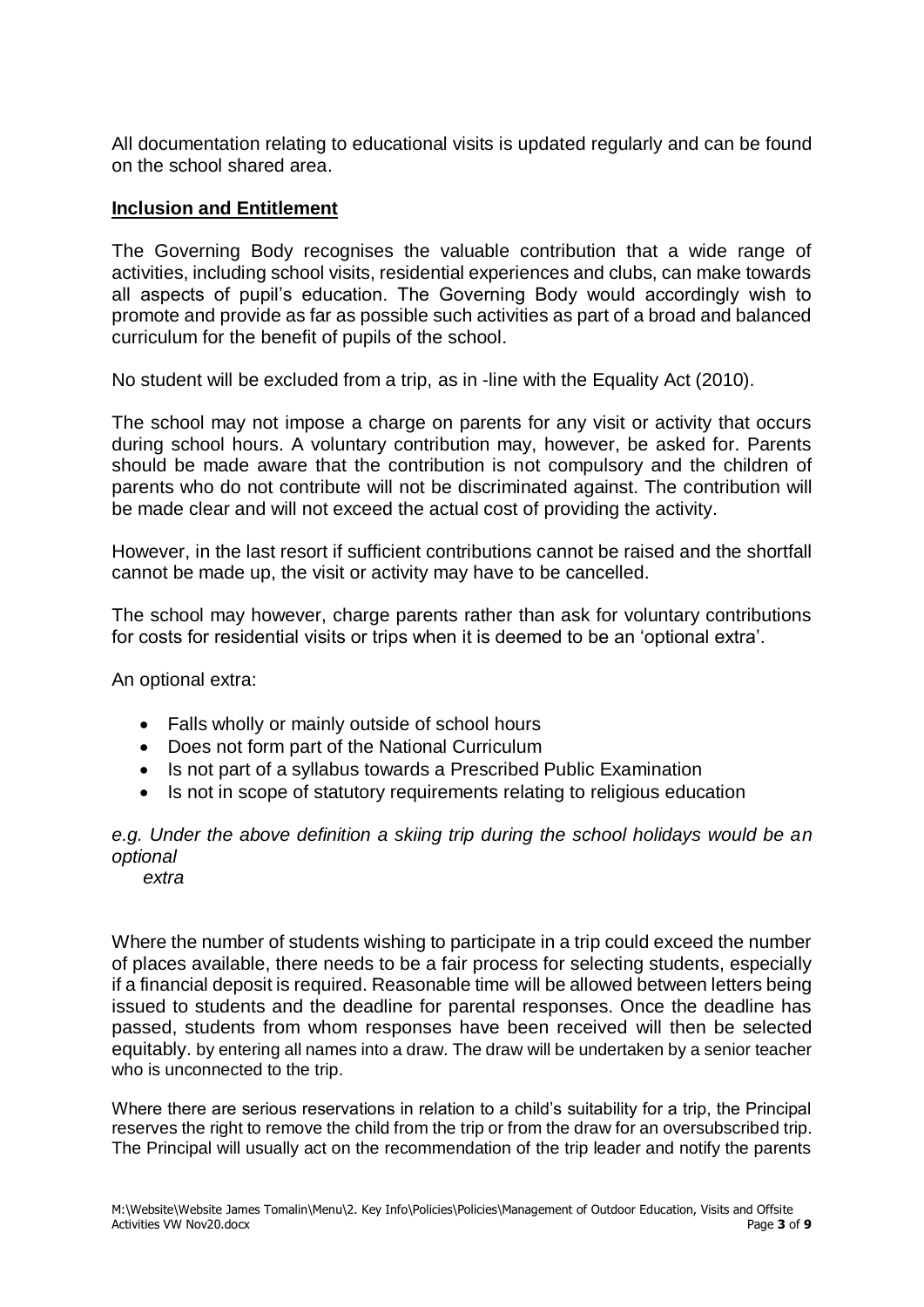in advance. Parents will be given the opportunity to discuss this with the Principal before the trip attendance is finalised.

Any parent who is not satisfied with the decision may use the school's complaints policy to advance their concern.

In cases where the family financial circumstances prevent a student participating in a curriculum trip, parents may approach the school for support towards the cost of the trip. Decisions will rest with the Principal.

Risk assessments must take account of the requirements of individual students. It is likely that there will need to be additional staff allocated to trips which include students with significant behavioural or medical needs.

In the case of students who may suffer from medical issues, there will need to be sufficient numbers of trained staff allocated to the trip who are prepared to administer medication as authorised. All planning for students with medical needs should include parents, medical support staff and outreach teams who have the specific knowledge and resources to support the needs of the trip.

Exclusion from a trip should only happen in very extreme circumstances and only after consultation with the EVC/Principal and communication with parents and the student.

#### **Planning and Strategy**

The management of visits and off-site activities places particular responsibilities for the health, safety and welfare of all participants on the Governing Body, Principal, the trip leader, members of staff and volunteers, pupils and parents. The School also has responsibilities to other members of the public and to third parties. The policy on visits and off-site activities therefore complements the wider school health and safety policy.

A school planning checklist needs to be completed and signed off by relevant personnel.

#### **It is a priority of the School that all visits and off-site activities are safe, wellmanaged and educationally beneficial.**

#### **Risk Assessments**

Thorough preparation for a visit must be undertaken, including a preliminary staff visit if deemed necessary. Any significant risks to pupils, staff and members of the public will need to be identified and control measures that will be put in place need to be outlined. The six main considerations when undertaking risk assessments are:

- Type of Group
- Staffing (ratios, competency and availability)
- Equipment
- Venue/Activities
- Travel
- Emergency Procedures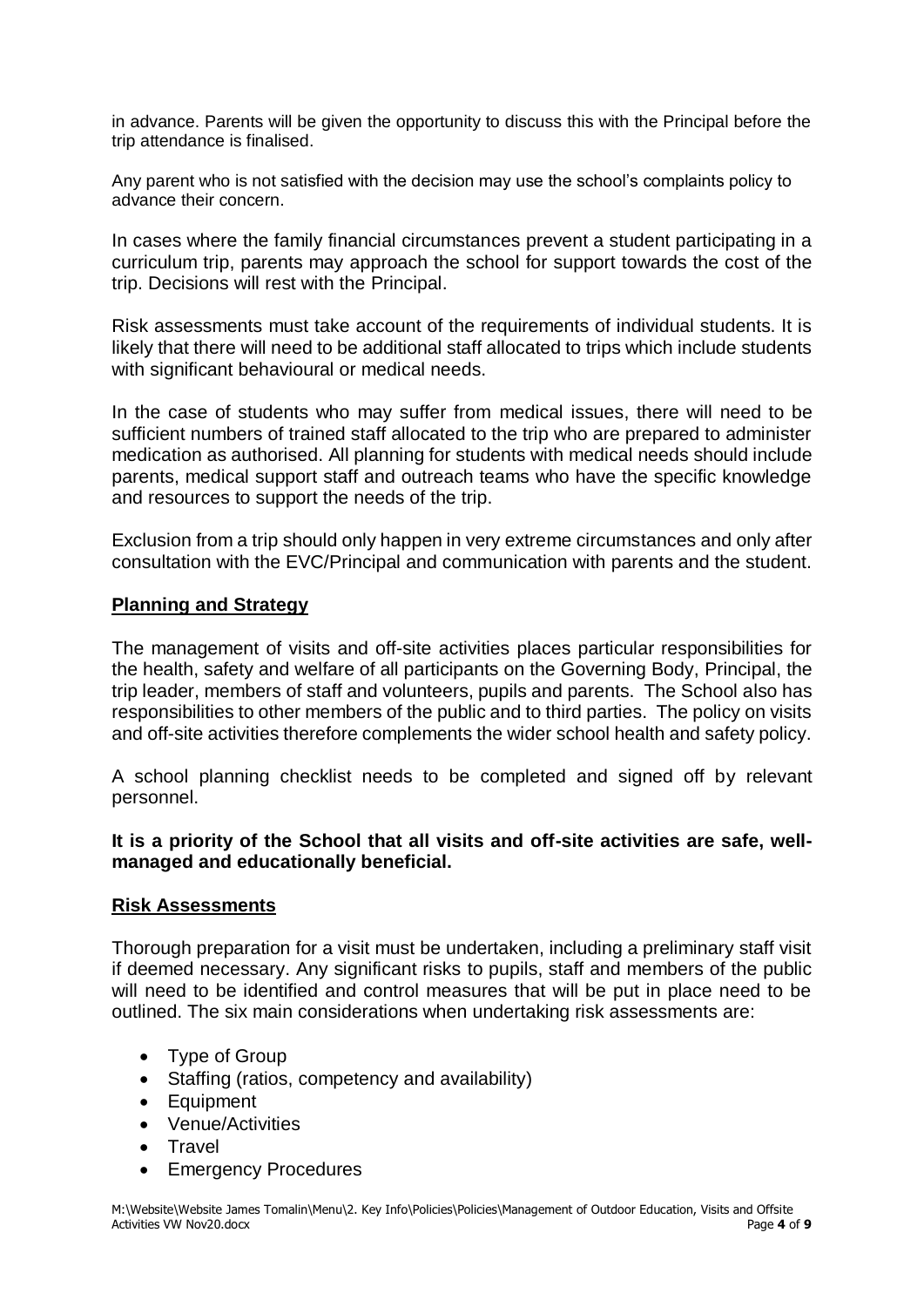# **2. Responsibilities of the Principal**

- The Principal will give initial approval for all high risk and residential trips. The Vice Principal will initially authorise all low risk trips, ensuring that all off-site activities have specific and appropriate educational objectives;
- The Chair of Governors will hold the responsibility for approving high risk and residential trips;
- Details of these visits will be included in the Principal's report to governors;
- The Principal will ensure that adequate insurance arrangements have been made.

# **Responsibilities of the Educational Visits Co-ordinator (EVC)**

The EVC at Salendine Nook is split between 2 posts – the Director of Finance & Resources and the Finance Assistant. The Director of Finance & Resources has overall responsibility for this area, but the day to day practices will be maintained by the Finance Assistant. The ETA Admin Support will assist the EVC and Trip Leader to complete the appropriate admin tasks involved with organising the trip.

The EVC will:

- ensure that all documents relating to a visit are completed satisfactorily;
- Ensure that the financial obligations of the school are fully met, including ensuring Best Value;
- Ensure appropriate letters are sent to parents using standard formats, including information about the trip, indicative costs and request for permission is given, together with medical needs.
- collate and maintain a register of relevant and up to date qualifications and relevant experience of staff who may be involved in off-site activities. This will be held on staff personnel records within SIMs;
- Reconcile financial commitments before, during and after the event.
- Provide the LA Risk Management Team for Educational Visits with all information relating to a high risk trip, so that advise and support is feedback on all these trips;
- Review trip evaluation forms post trip.

It is difficult to have exact costs until numbers have been confirmed. Therefore, the EVC will decide on the minimum number of pupils required for the trip to actually run and then work out the costs for that minimum number. This may be different when flights are involved, as in these circumstances flights can become more expensive, as numbers increase.

Parents will be informed by letter, what has been included and the maximum cost it is anticipated they will have to pay. This will include that the costs may well go down if more pupils want to go on the trip. Equally the trip may be cancelled if insufficient numbers sign up.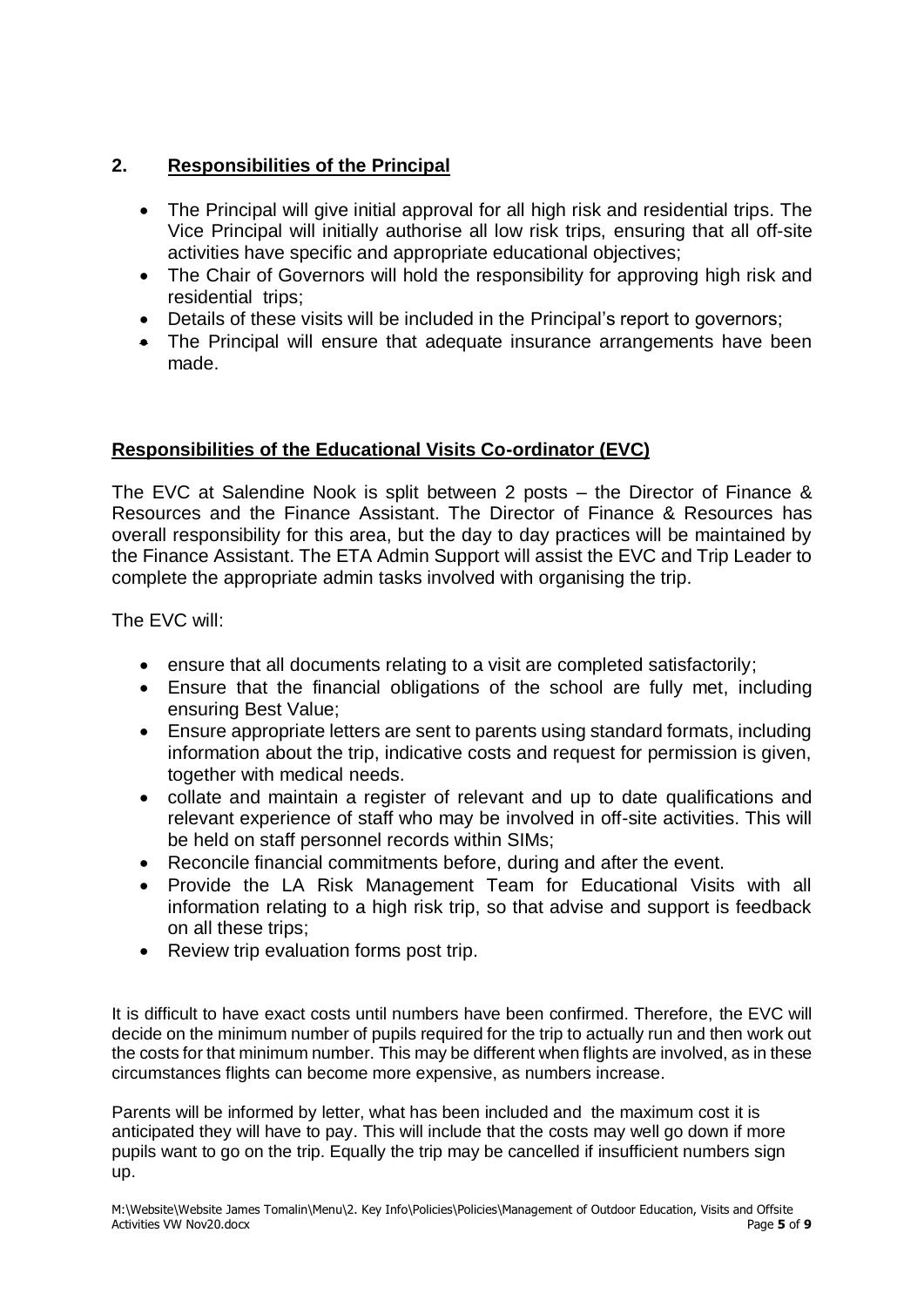A deposit will be required, but this will be reimbursed if the trip is cancelled.

The final costs will be confirmed after the closing date for deposits.

# **3. Responsibilities of the Governing Body**

The Chair of Governors will approval all high risk and residential trips. The management responsibility for low risk trips is delegated to the Vice Principal.

## **4. Responsibilities of the Trip Leader**

The trip leader will:

- have overall responsibility for the supervision and conduct of the visit or activity, ensuring that students are accompanied by school staff wherever possible including during activities led by external providers;
- negotiate dates with the Vice Principal for inclusion in the school calendar. Ideally this should be two months in advance. Annual trips will be discussed in the summer term and included in the school calendar;
- obtain approval before any off-site visit or activity takes place;
- follow policy and procedures of the LA and the School;
- ensure the appropriate forms are fully completed and submitted as soon as possible. This will actually be completed by the ETA Admin Support for trips;
- assess the risks involved and amend as appropriate any previous risk assessment;
- use the school planning checklist to ensure all procedures have been followed;
- reassess risks while the visit or activity takes place:
- ensure there is a contingency plan should a significant change to the programme be necessary due to weather etc.;
- any member of school staff who is leading an adventurous activity (caving, hill walking, canoeing etc.) must have the appropriate National Governing Body (NGB) Award and current First Aid certificate and must be registered with Kirklees. The Basic Expedition Leaders Award (BEL) is included in this;
- Complete a post trip evaluation form to assist with future trip planning

## **5. Responsibilities of additional members of staff taking part in visits and off-site activities**

Members of staff, volunteers and parent helpers should:

- assist the trip leader to ensure the health, safety and welfare of young people on the visit;
- be clear about their roles and responsibilities whilst taking part in a visit or activity;
- The Principal will determine at the outset of planning the trip if the trip is to be deemed a non-alcohol trip in entirety;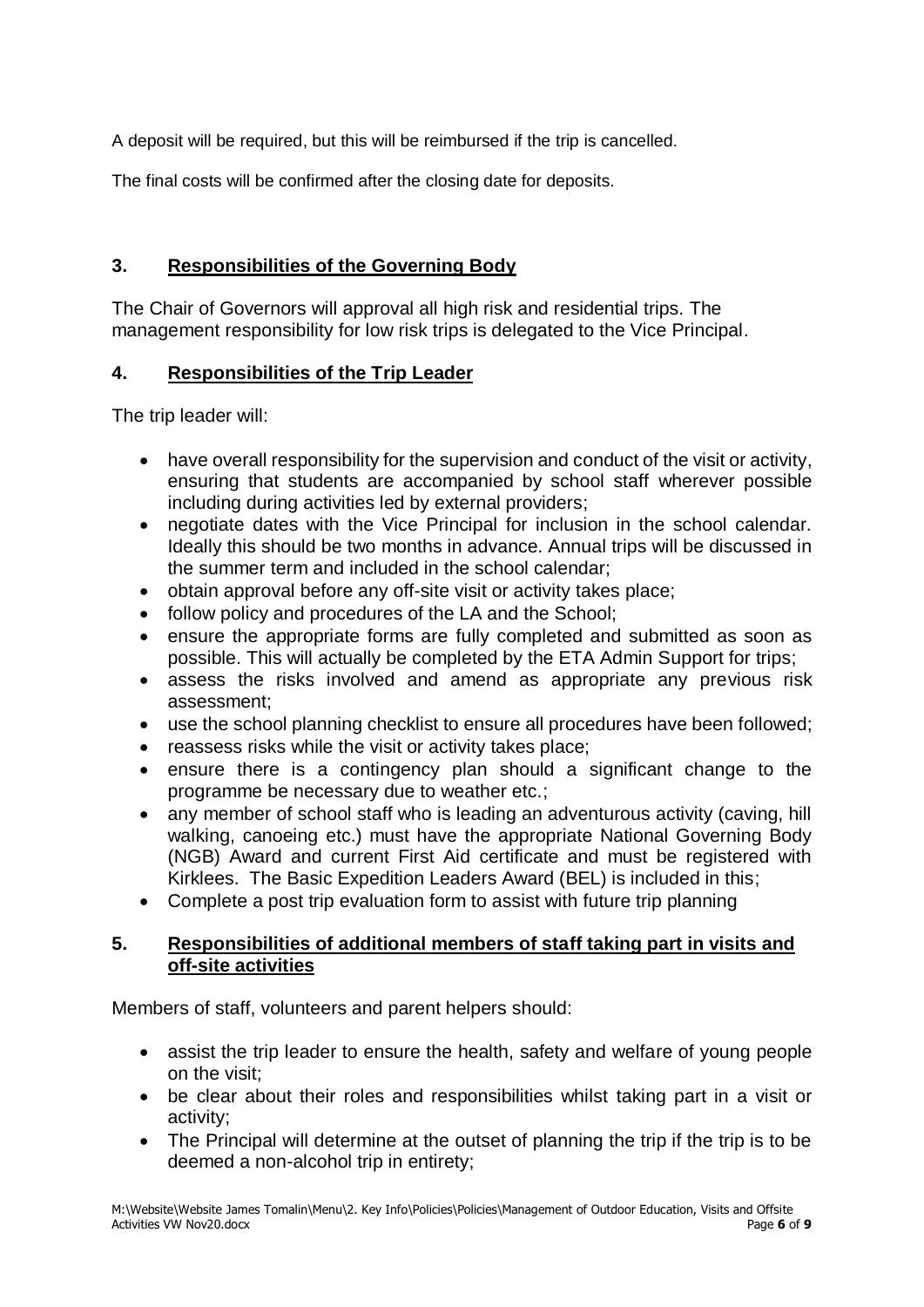- At all times during the trip, there should be at least one person who remains alcohol free. This person should also be a driver (and available in the event of an emergency);
- Students must be informed who the designated responsible person is at all times throughout the trip;
- The alcohol principles to be followed are based on the assumption that there is an acceptance that in certain countries it is cultural to have an alcoholic drink during a main meal and this would be deemed to be acceptable, it is unacceptable to be under the influence of alcohol to the extent that judgement could/may be impaired at any time of responsibility during a school trip. The only exception would be during agreed staff free-time, where any staff not required, given the staff to student ratios could leave the group and therefore any responsibility. However, on return, the expectation is that these staff will be ready to take responsibility again and should therefore not be under the influence of alcohol. The trip organiser would be responsible for team members to ensure that any alcohol consumption is within this framework. At no time should the school's reputation be placed in a possible position of disrepute. A risk assessment must be completed for the covering of any staff members not on duty during the trip.

# **6. Responsibilities of pupils**

Whilst taking part in off-site activities pupils also have responsibilities about which they should be made aware by the trip leader or other members of staff, for their own health and safety and that of the group. Young people should:

- avoid unnecessary risks;
- follow instructions of the party leader and other members of staff;
- behave sensibly, keeping to any agreed code of conduct;
- students should only be using their mobile phones during their free time whilst on a school trip or unless otherwise instructed by the trip leader;
- inform a member of staff of significant hazards.

## **7. Responsibilities of Parents/Carers**

Parents have an important role in deciding whether any visit or off-site activity is suitable for their child. Subject to their agreement to the activity parents should:

- support the application of any agreed code of conduct;
- inform the trip leader about any medical, psychological, dietary or physical condition relevant to the visit; (ParentPay)
- give consent, preferably on-line (ParentPay) (n.b. where verbal consent is received, this has to be witnessed by another member of staff)
- give consent for their child to take part in after-school sports activities during his/her time at this School;
- comply with arrangements for collection of child after the visit;
- provide a current EHIC (European Health Insurance Card) where necessary; (please note EHIC will remain valid until December 2020 (until the transition period ends), providing entitlement to reduced cost or free state healthcare in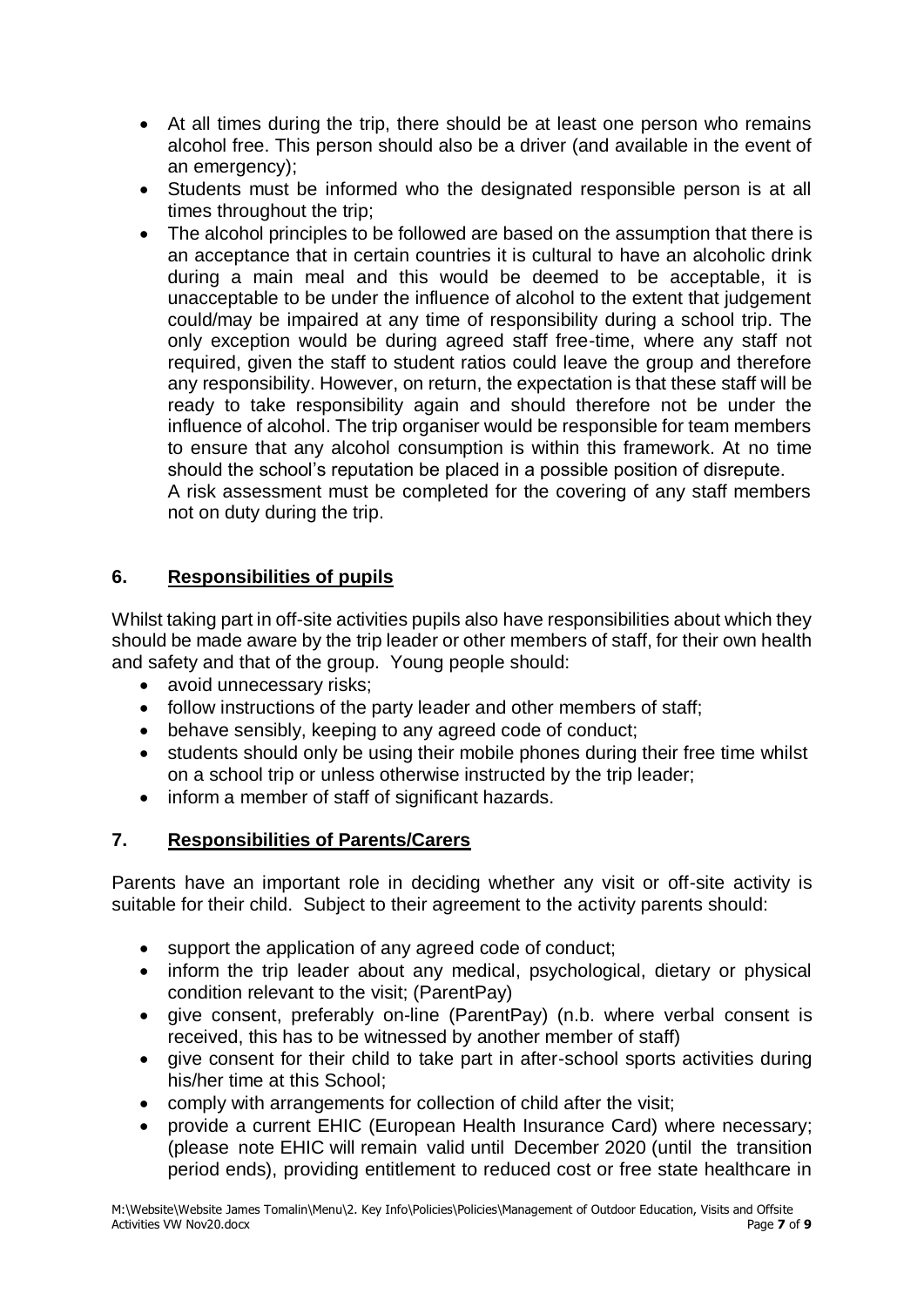the countries visited. From 1st January 2021, an EHIC or alternative reciprocal health agreement may be in place).

• provide a passport or appropriate documentation (as requested) for a collective passport.

# **8. The provision of training and information**

A copy of this policy and associated school procedures will be made available to all staff within the school who may be responsible for leading off-site visits and activities and to any parent requesting a copy.

Appropriate training will be made available to leaders and other adults taking part in off-site activities in order to reflect identified school health and safety priorities and educational priorities. The trip leader should seek advice relating to equipment requirements and details of emergency procedures relevant to the off-site activity.

#### **9. Action in case of an emergency**

The Principal will ensure that emergency arrangements are in place, known to staff and in line with Kirklees and school policy. This will include available emergency contact numbers for designated senior members of staff for each trip, insurance helplines and LA Emergency Planning. First aid provision and training of staff will be in accordance with Kirklees expectations.

## **10. Accidents and incidents**

Any accidents and incidents that occur during off-site activities will be reported and recorded in accordance with the school health and safety policy. Kirklees will be informed of notifiable accidents and incidents. Accidents and incidents will subsequently be reviewed within the School to identify any amendments needed for risk assessments.

#### **11. Monitoring and review policy and practice**

The Governors will review this policy:

- every two vears:
- as such time as there are significant changes to guidance from Kirklees on the management of Outdoor Education, Visits and Off-site Activities;
- should significant issues be brought to the attention of the Governors through the report of the Principal.

The specific considerations as listed in Sections  $2 - 8$  above for the various parties concerned with any visit should not be regarded as exhaustive, but merely actions to be undertaken/considered in every case.